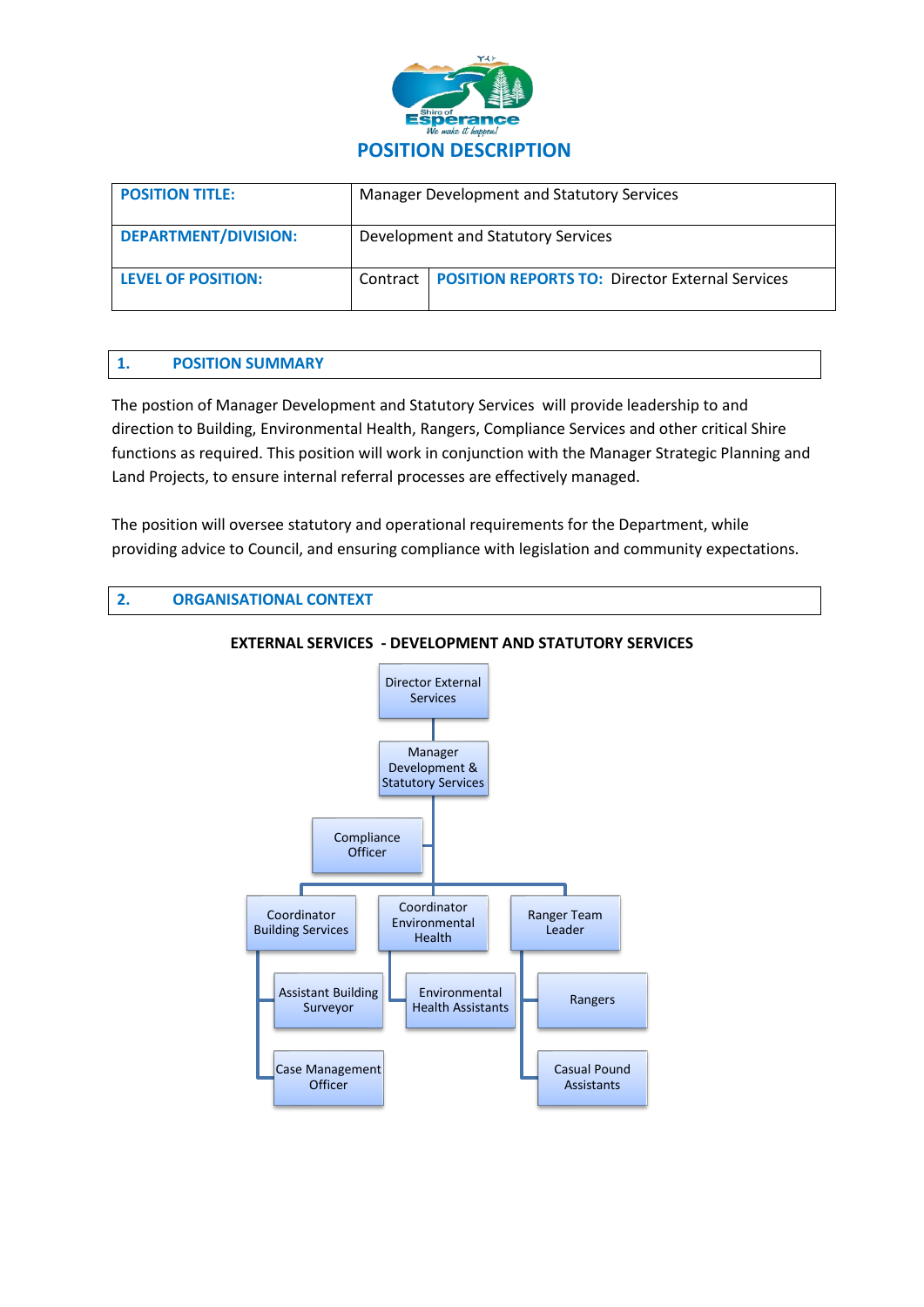

#### **3. SPECIFIC ACCOUNTABILITIES FOR POSITION**

- 3.1 Lead and oversee areas under the control of this position.
- 3.2 Oversee implementation of the Strategic and Corporate Business Plan actions relevant to the position.
- 3.3 Ensure all business units meet the needs of their stakeholders while meeting all of the Shire's statutory and policy obligations.
- 3.4 Manage and control the delivery of services in line with the approved annual budget allocation.
- 3.5 Review policies as required.
- 3.6 Provide sound advice, information and recommendations to the Director External Services.
- 3.7 Prepare reports for Council and Committee meetings as required.
- 3.8 Oversee appeals and matters that may affect Council's decision making outcomes.
- 3.9 Ensure staff comply with the Shire's Occupational Safety and Health Policy as well as relevant Legislation.
- 3.10 Identify and actively contribute to a systematic approach to avoiding, reducing and controlling risk in accordance with the Shire's Risk Management Plan.
- 3.11 Any other duties as required.

# **4. GENERAL ACCOUNTABILITIES OF THE POSITION**

### **4.1 Occupational Health and Safety**

- While at work, take reasonable care for the health and safety of all persons who are at your place of work and who may be affected by your acts or omission at work.
- Follow all OSH policies, procedures and practices.
- Be a team player and maintain a realistic level of industrial harmony.
- Follow policies, procedures and practices that do not discriminate against individuals in employment or education on the basis of race or ethnicity, sex, marital status, pregnancy, sexual preference, disability, age and religious or political affiliation.
- Observe National Privacy Principles and Privacy legislation.
- Always be supportive of management policies with regard to Council's Staff Ground Rules, its vision, goals, interpersonal relationships and Council's Code of Conduct.
- **•** The Chief Executive Officer, Directors, Managers, Coordinators and onsite supervisors have additional responsibilities as defined in the Shires OSH Roles and Responsibilities Procedure and Occupational Safety and Health Legislation.

### **4.2 Customer Service**

- Maintain good relations with the general public and promote Council's operations in a professional manner at all times.
- Provide friendly, helpful and professional interaction with suppliers of goods and services, volunteer groups, other Council departments.
- Exercise a high level of interpersonal skills in dealing with the public and others.